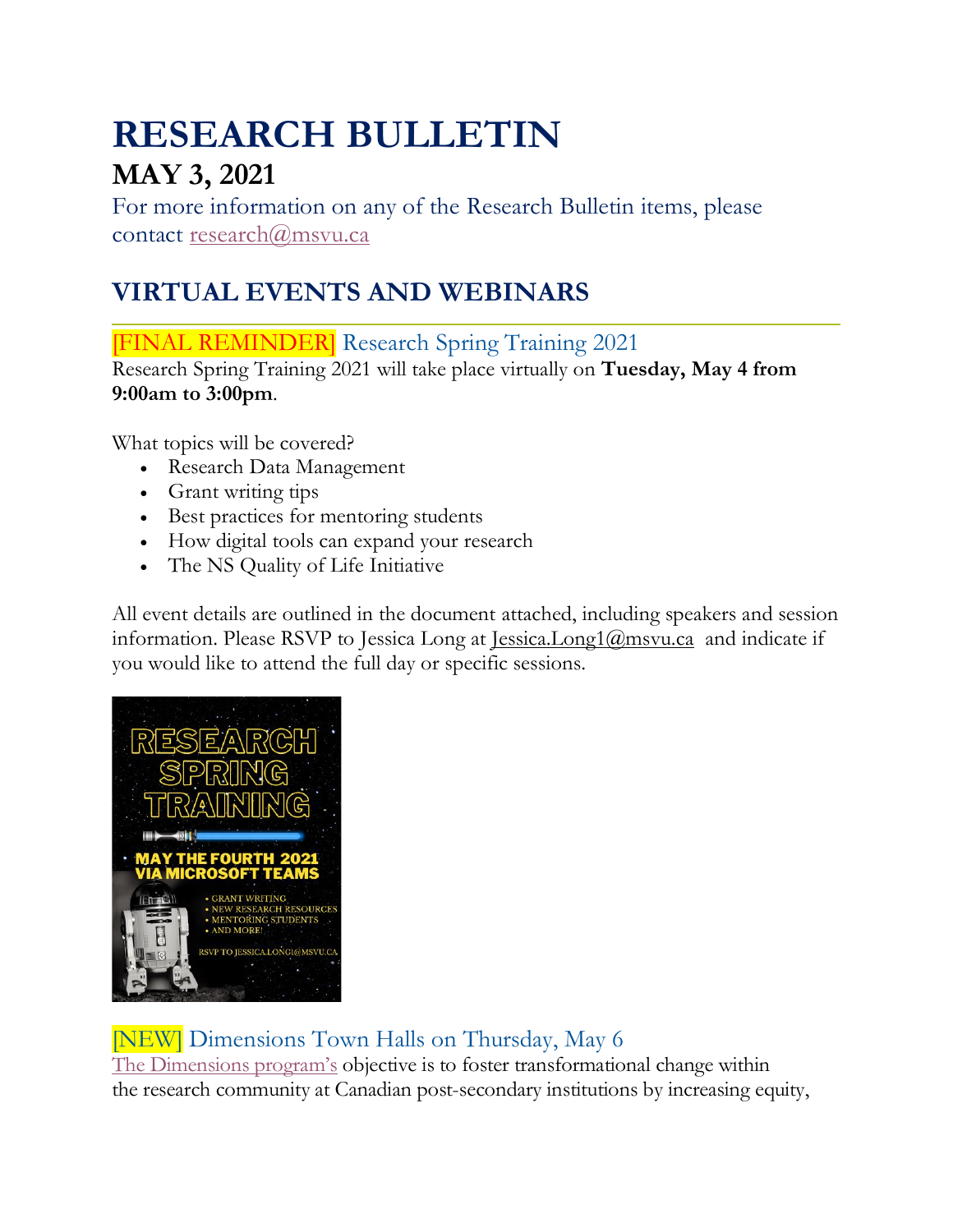diversity and inclusion (EDI) in research.

Join us on **Thursday, May 6** to learn about the MSVU Dimensions Committee's work to drive deeper change in research at MSVU.

- Faculty and Staff: 10 a.m. 11 a.m.
- Students:  $1 p.m. 2 p.m.$

Please RSVP to <u>Jessica.Long1@msvu.ca</u>. A link to join the session will then be shared.



[NEW] Indigenous Research Survey on Behalf on AAEDIRP The [Atlantic Aboriginal Economic Development Integrated](https://www.apcfnc.ca/economic/about/) Research Program [\(AAEDIRP\)h](https://www.apcfnc.ca/economic/about/)as requested assistance in the development of a survey of Indigenous researchers and researchtaking place in post-secondary institutions across Nova Scotia.

AAEDIRP is a unique research program formed in 2007 through partnerships between the member communities of the Atlantic Policy Congress of First Nations Chiefs Secretariat, the Inuit of Labrador, 15 Atlantic universities, and 3 government funders. The main purpose of the AAEDIRP is to work with Aboriginal communities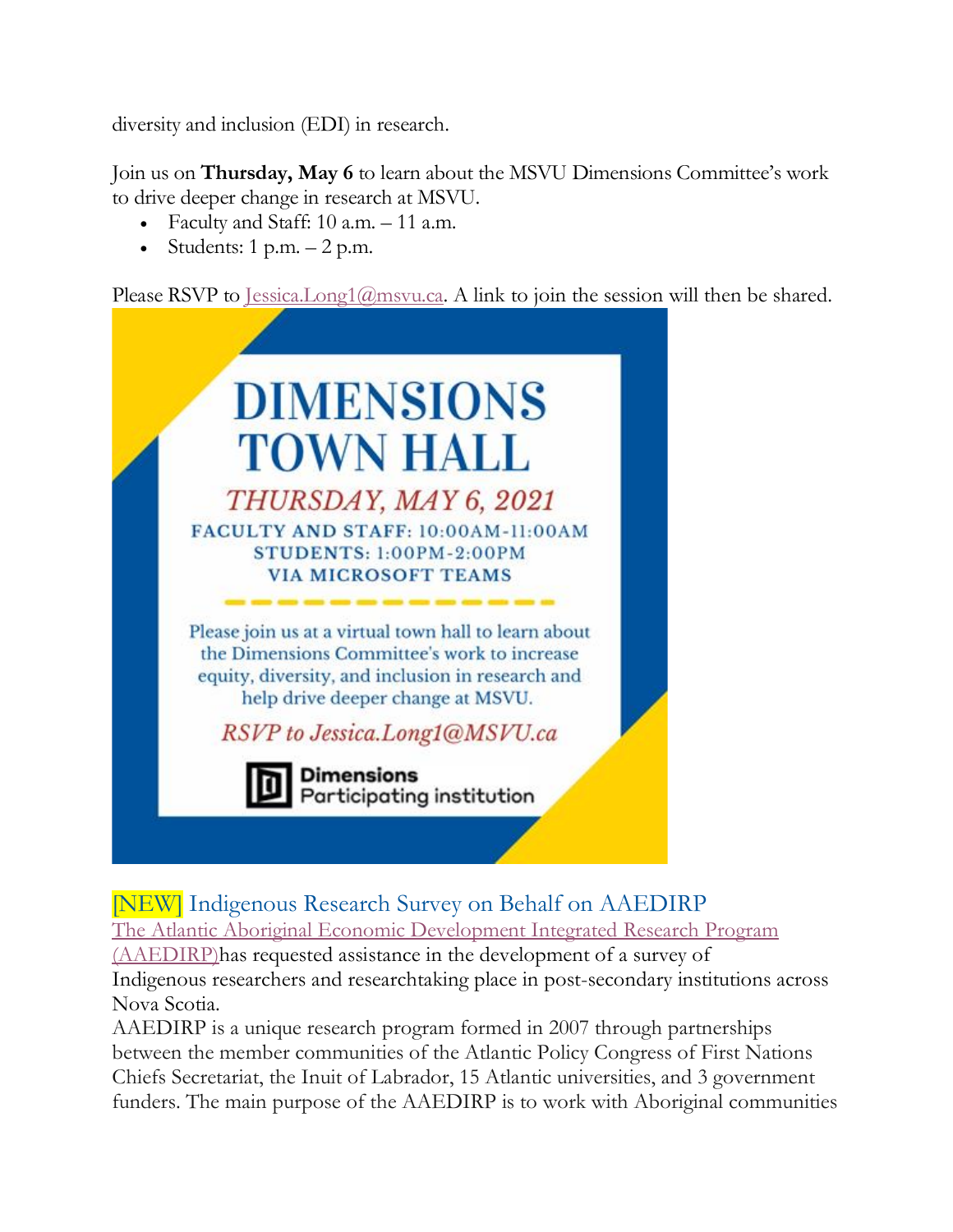to improve the knowledge base concerning Atlantic Aboriginal economic development in order to improve the lives of Aboriginal people in the region.

To assist AAEDIRP with this survey, please send the following information to Jessica Long at [Jessica.Long1@msvu.ca](mailto:Jessica.Long1@msvu.ca) by **Monday, May 10:**

- Name:
- Department:
- Research area:
- Have you previously engaged in research with an Indigenous focus and/or with an Indigenous community? Please explain.

This survey can include MSVU researchers who have not previously engaged in research with an Indigenous focus and/or with an Indigenous community but have an interest in doing so.

The Research Office at Mount Saint Vincent University is committed to supporting and promoting research by and with Indigenous peoples. MSVU has a strong commitment to supporting Indigenous students and researchers and collaborating with Indigenous communities – a commitment that is embodied in a diversity of initiatives across University people, programs, infrastructure and policies.

## [NEW] Upcoming ACENET Training in Research Computing

The following training sessions are being offered by ACENET **beginning May 4th**. They are open to researchers and students across all disciplines, as well as industry. All sessions are online.

#### **Programming Workshop: Unix Shell, Version Control and R**

#### *4, 11, 18 and 25 May, 12:00-4:00pm Atlantic*

This is a beginner level workshop series that is hands-on, covering the fundamentals of R, including data types, conditional statements, loops and functions, as well as program design, version control, data management, and task automation. Participants will be encouraged to help one another and to apply what they have learned to their own research problems. The goal is to teach the practical knowledge needed to start programming, debugging and using R in everyday tasks. [DETAILS & REGISTER](https://www.eventbrite.ca/e/acenet-programming-workshop-unix-shell-version-control-and-r-tickets-134004893243)

### **Programming Workshop: Unix Shell, Version Control and Python**

### *6, 13, 20 and 27 May, 12:00-4:00pm Atlantic*

This is a beginner level series that is hands-on, covering the fundamentals of Python including data types, conditional statements, loops and functions, as well as program design, version control, data management, and task automation. Participants will be encouraged to help one another and to apply what they have learned to their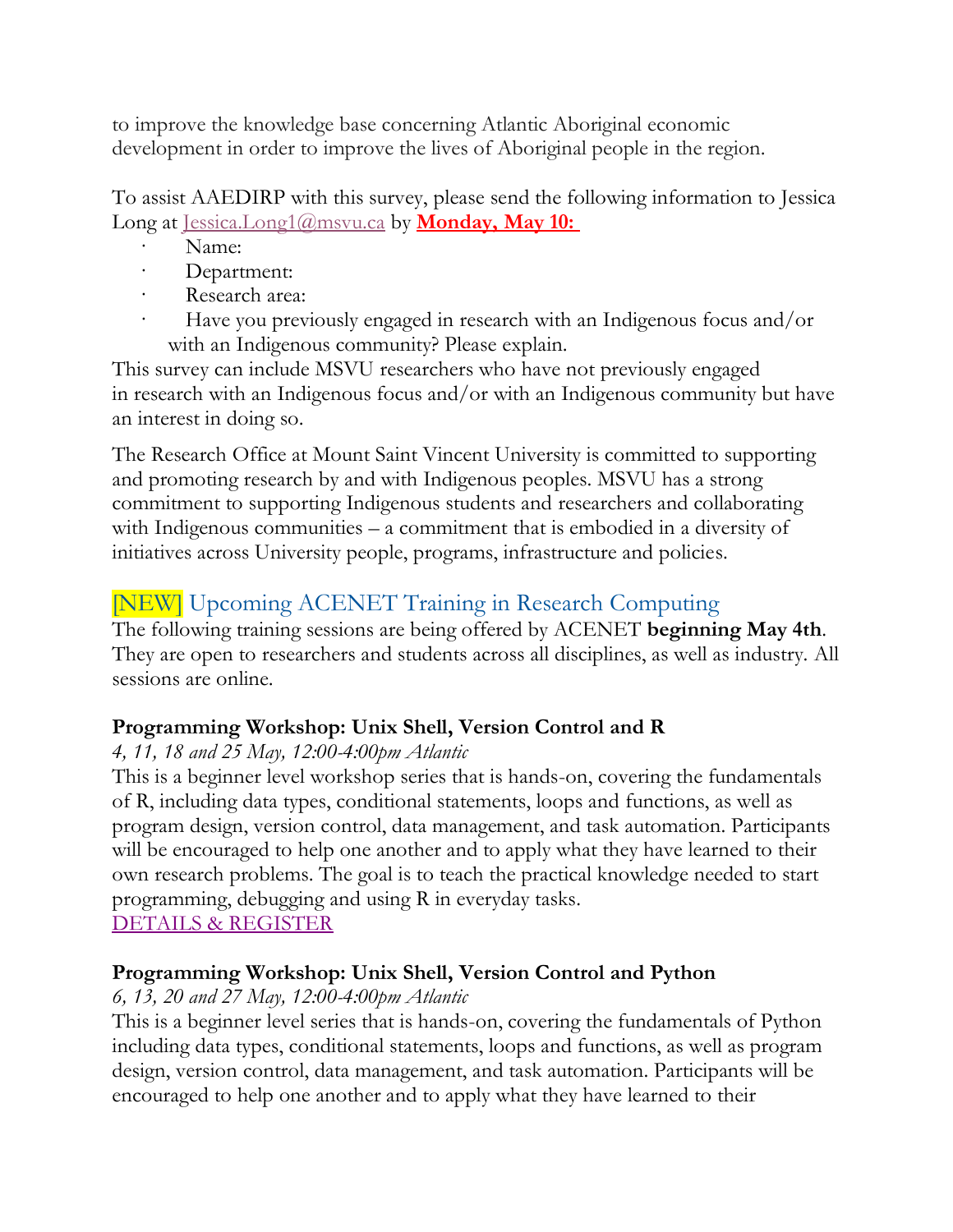own research problems. The goal is to teach the practical knowledge needed to start programming, debugging and using Python in everyday tasks. [DETAILS & REGISTER](https://www.eventbrite.ca/e/acenet-programming-workshop-unix-shell-version-control-and-python-tickets-135705937111)

#### **Introduction to High Performance Computing (HPC) with ACENET & Compute Canada**

#### *11 May, 10:00-11:30am Atlantic*

This is a beginner session. Researchers across many disciplines use HPC to tackle analyses that would be either inefficient or impossible on a desktop. This session offers: a basic description of the infrastructure and support accessible through Compute Canada and ACENET, with entry-level advice about how to begin; an overview of the software packages available through Compute Canada and ACENET for applications, data analysis, and software development, and how to request specific software relevant to your work; and insight into the potential of parallel computing to accelerate your analysis.

#### [DETAILS & REGISTER](https://www.eventbrite.ca/e/acenet-basics-introduction-to-hpc-with-acenet-and-compute-canada-tickets-151714489121)

#### **Introduction to Linux**

#### *12 May, 10:00-11:30am Atlantic*

This workshop is designed for those with no prior experience in working with a terminal interface. To access and use the ACENET and Compute Canada HPC clusters from your desktop, you will use a text-based "command line" interface. You will use the command line to move data around and run calculations. In this session, learn how to get started with the command line and how to perform some basic tasks: create and navigate directories for your data; upload and download files; manage your storage; and run programs on the computing clusters.

[DETAILS & REGISTER](https://www.eventbrite.ca/e/acenet-basics-introduction-to-linux-tickets-151715345683)

#### **Introduction to Shell Scripting**

#### *13 May, 10:00-11:30am Atlantic*

This workshop is designed for both new and experienced users. You'll learn how to use the command line to carry out repetitive tasks, extract information from files quickly, combine commands in powerful ways, and capture a workflow so you can reuse it easily. Save time, reduce errors, and use Linux more effectively. Prerequisite: ACENET Basic Series Introduction to Linux, or previous experience with Linux. [DETAILS & REGISTER](https://www.eventbrite.ca/e/acenet-basics-introduction-to-shell-scripting-tickets-151715562331)

#### **Job Scheduling with Slurm**

#### *14 May, 10:00-11:30am Atlantic*

This workshop is designed for either new HPC users, or for experienced users either transitioning to Slurm or seeking to improve efficiency with the scheduler. Compute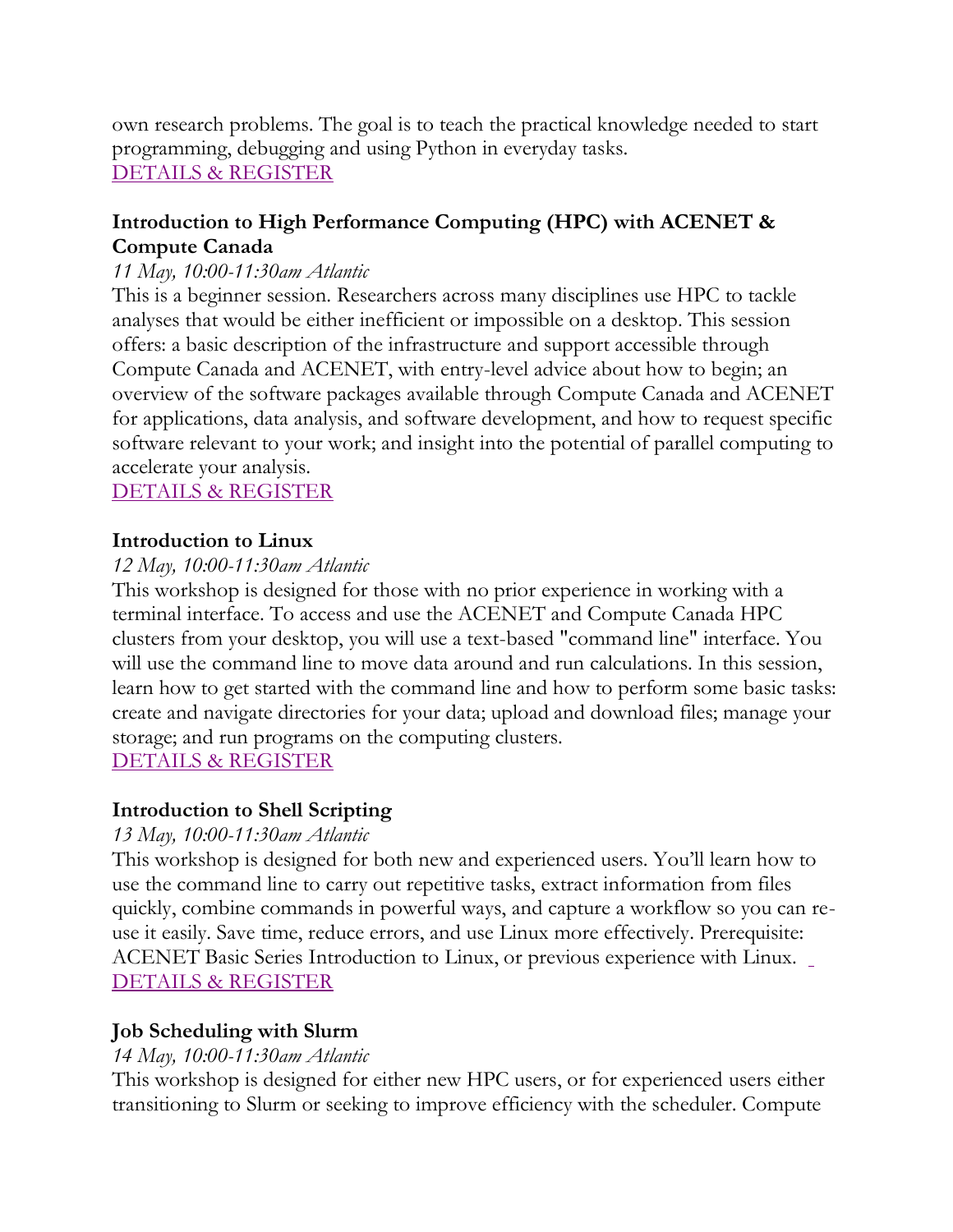Canada's national systems use a job scheduler called "Slurm". In this session you will learn how Slurm works and how it allocates jobs, helping you to: minimize wait time by framing reasonable requests; ask for only the resources you need, to improve efficiency; increase throughput; run more jobs simultaneously; and troubleshoot and address crashes. Prerequisites: Completion of Introduction to Linux and Introduction to Shell Scripting, or prior experience with both.

### [DETAILS & REGISTER](https://www.eventbrite.ca/e/acenet-basics-job-scheduling-with-slurm-tickets-151715935447)

#### **Parallel Computing School**

*17, 19, 31 May; 2, 7, 9, 14, 16, 21, 23, 28, 30 June, 2:00-4:00pm Atlantic* Topics include general parallel computing, Dask, Machine Learning, OpenMP programming, GPU accelerator programming, and Message Passing Interface (MPI) covered over 12 online sessions. Each two-hour session will include a lecture and learning exercises. These will be oriented to those learners seeking a more advanced experience. There will be online office hours each week so participants can ask questions about the course content and exercises. The course is aimed at researchers and innovators, both academic and industrial. The school is designed for participants familiar with the Linux command line and who have some level of programming experience. Completion of the ACENET Basics Series, or equivalent experience, is strongly recommended.

[DETAILS & REGISTER](https://www.eventbrite.ca/e/acenet-parallel-computing-school-2021-tickets-148808988691)

## [NEW] NDRIO Town Halls Invitation

You are invited to participate in virtual Town Halls hosted by NDRIO. The Town Hall events are intended to inform the needs assessment NDRIO is conducting. If the dates below aren't suitable for your schedule, please note that there will be other opportunities to contribute to the needs assessment. **If you aren't able to attend, but would like to contribute, please let me know.**

[https://engagedri.ca/canadian-digital-research-infrastructure-needs](https://engagedri.ca/canadian-digital-research-infrastructure-needs-assessment/virtual-town-halls)[assessment/virtual-town-halls](https://engagedri.ca/canadian-digital-research-infrastructure-needs-assessment/virtual-town-halls)

#### **Please note that you must register online to attend. Instructions to register are in the link above.**

The theme for May 5, Governance and Policy, may be of particular interest to this group. All interested stakeholders and members of the research community are welcome.

The participants in the Town Halls will have a meaningful opportunity to share their insights and concerns with NDRIO at a time when NDRIO is considering what activities to prioritize and how to structure its operations. Your expertise and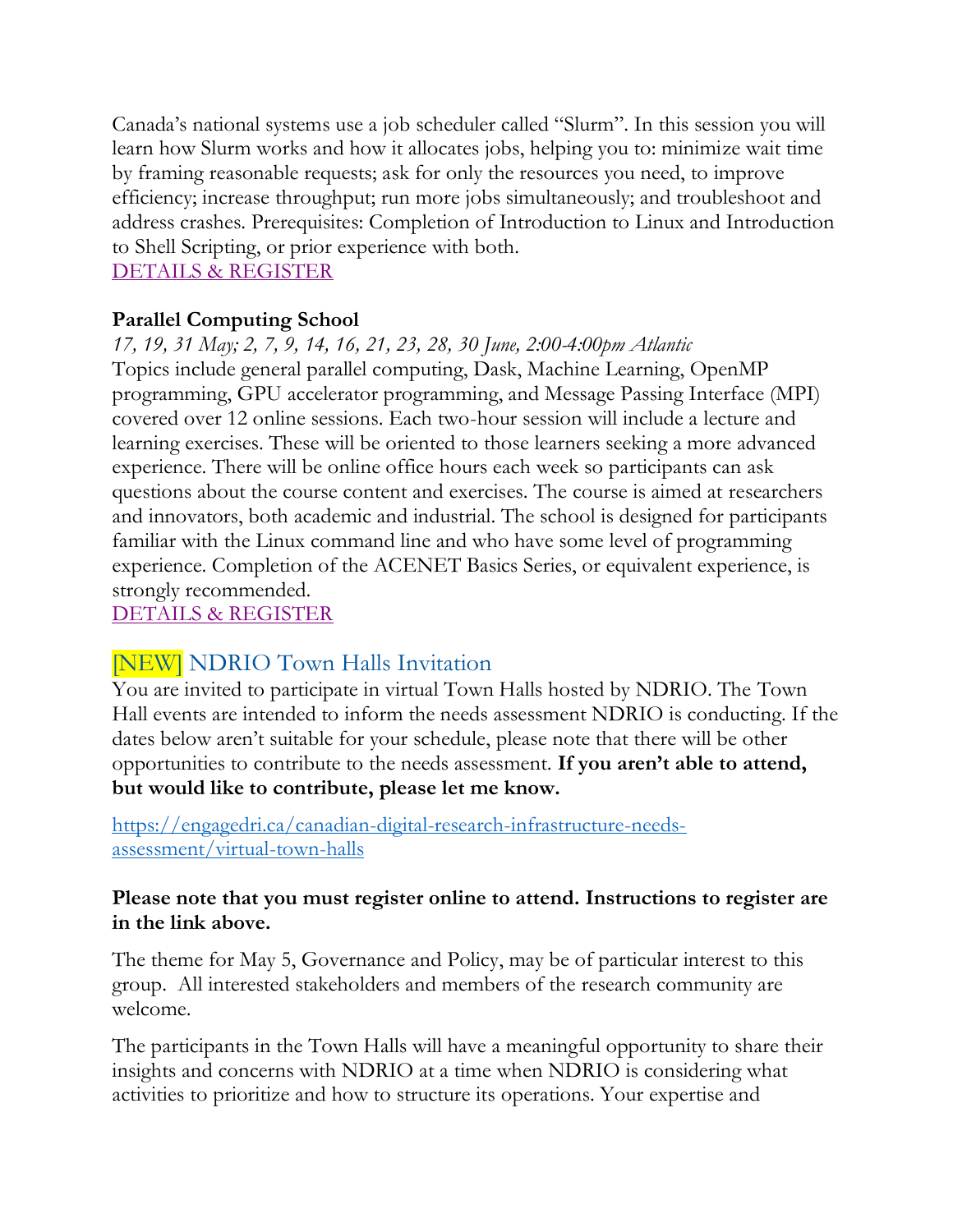perspective, along with those of your colleagues, will be valuable contributions to the discussion.

## [NEW] MSSU Keeping up with the KT Session 4: The Science and Practice of Patient Engagement

The Maritime SPOR SUPPORT Unit (MSSU) is excited to share that registration for Session 4 of our new capacity development webinar series, *Keeping up with KT* is now live! I am reaching out in hopes that your organization and/or department would again be able to help spread the word by sharing this information and promotional poster with your network (attached). Each session of the series will touch on both the science and practice of KT and will highlight researchers and organizations in the Maritimes. The webinar series will be of interest to key stakeholders across the health care community including health care professionals, patients/caregivers, trainees, policy-makers, and researchers.

Please see below for details and registration link:

**Session 4: The Science and Practice of Patient Engagement**

Date: Thursday, May 20<sup>th</sup>, 2021 **Time**: 12:00 pm – 1:30 pm **Platform:** Zoom Webinar **Presenter(s):**

Dr. Caroline Jose, Adjunct Professor in the Department of Family Medicine at the Université de Sherbrooke and Health and Patient Engagement Researcher, MSSU

Louise Tardif, Patient Partner, MSSU

#### **[Register here](http://events.r20.constantcontact.com/register/event?oeidk=a07ehum6g1od6ae67c9&llr=ryzppguab)**

## [NEW] Invitation to StatCan's joint event with Atlantic Provinces Economic Council

The Atlantic Provinces Economic Council (APEC), together with Statistics Canada is presenting a joint virtual event: **COVID-19 in Atlantic Canada – One Year Later: A Conversation with Chief Statistician Anil Arora.** 

| Date:     | Wednesday, May 12th, 2021 |
|-----------|---------------------------|
| Time:     | 10:00-11:00 AM AT         |
| Location: | Virtual (via Zoom link).  |

[Register here.](https://www.statcan.gc.ca/eng/webinar/apec2021) Please note simultaneous French translation and sign language interpretation will be available during the event. You will receive a calendar invite with the Zoom link a few days prior to the event.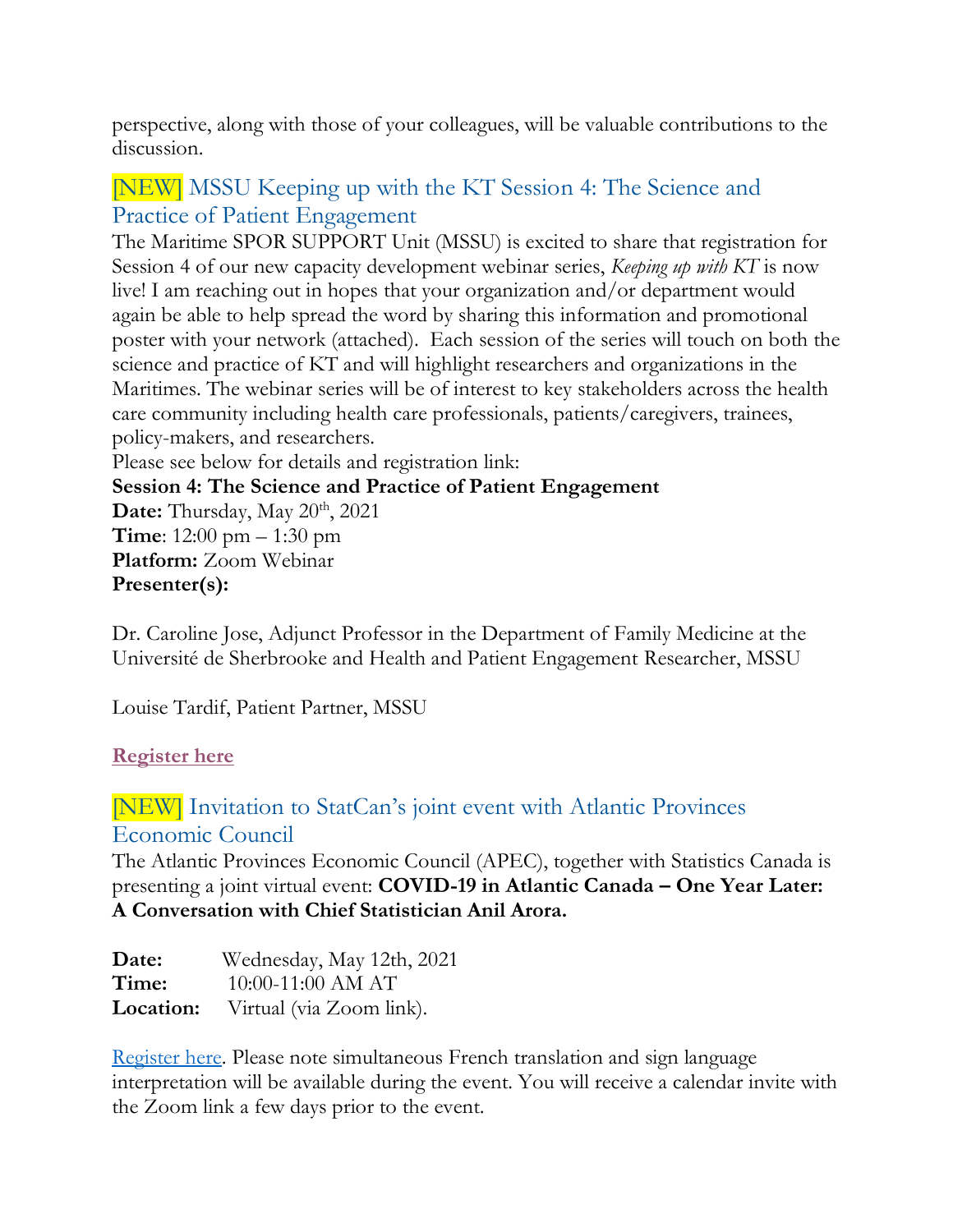The event will feature a fireside chat between the Chief Statistician, **Anil Arora** and President & CEO of APEC, **David Chaundy**. The discussion will focus on three themes, all with an Atlantic regional lens:

- COVID-19 regional impact and economic recovery;
- How Statistics Canada supported Canada's pandemic response; and
- The vital role of the census for data and decision-making.

The event is open to all Government of Canada employees and the general public.

Space is limited! Registration will remain open until the day of the event, or as soon as spaces fill-up. We look forward to your participation.

## **FUNDING OPPORTUNITIES**

#### [NEW] 2021 Atlantic-IMN Kausattumi Grants Program

The 2021 Kausattumi Grants Program deadline gas been extended until **May 14th, 2021 at 5:00 pm Atlantic.** Please see attached a poster that outlines this deadline extension. The call for applications and application forms reflecting this deadline extension can be found [here.](https://www.atlantic-imn.ca/) Please contact Tara White at  $\frac{\tan x}{\text{white}}$  (and  $\frac{\tan x}{\tan x}$  if you have any questions.

## [NEW] Call for Expression of Interest: DHW ResearchFunding **Opportunity**

Funding is available to Nova Scotia researchers for addressing the following question: **What has been the impact of reduced access to gambling products in the past year on gambling behaviours in Nova Scotia?** Details of this opportunity can be found after the link: [Call for Expression of Interest: DHW](https://researchns.ca/dhw-research-funding-opportunity/) Research Funding Opportunity – Research [Nova Scotia \(researchns.ca\)](https://researchns.ca/dhw-research-funding-opportunity/)

#### Funding Productivity and Innovation Voucher Program

Nova Scotia Business Inc. (NSBI) will launch their [Productivity and Innovation](https://www.novascotiabusiness.com/export/programs-services/productivity-and-innovation-voucher-program)  [Voucher Program](https://www.novascotiabusiness.com/export/programs-services/productivity-and-innovation-voucher-program) in mid-April. This program gives Nova Scotia companies the opportunity work with universities and access expertise they do not have in-house.

Projects must demonstrate how they improve productivity, develop a new product, service or process and create growth. This is a two-tier program: a Tier 1 application are for up to \$15,000, Tier 2 applications are up to \$25,000. First time applicants must submit a Tier 1 request. No cash contribution is required from the company.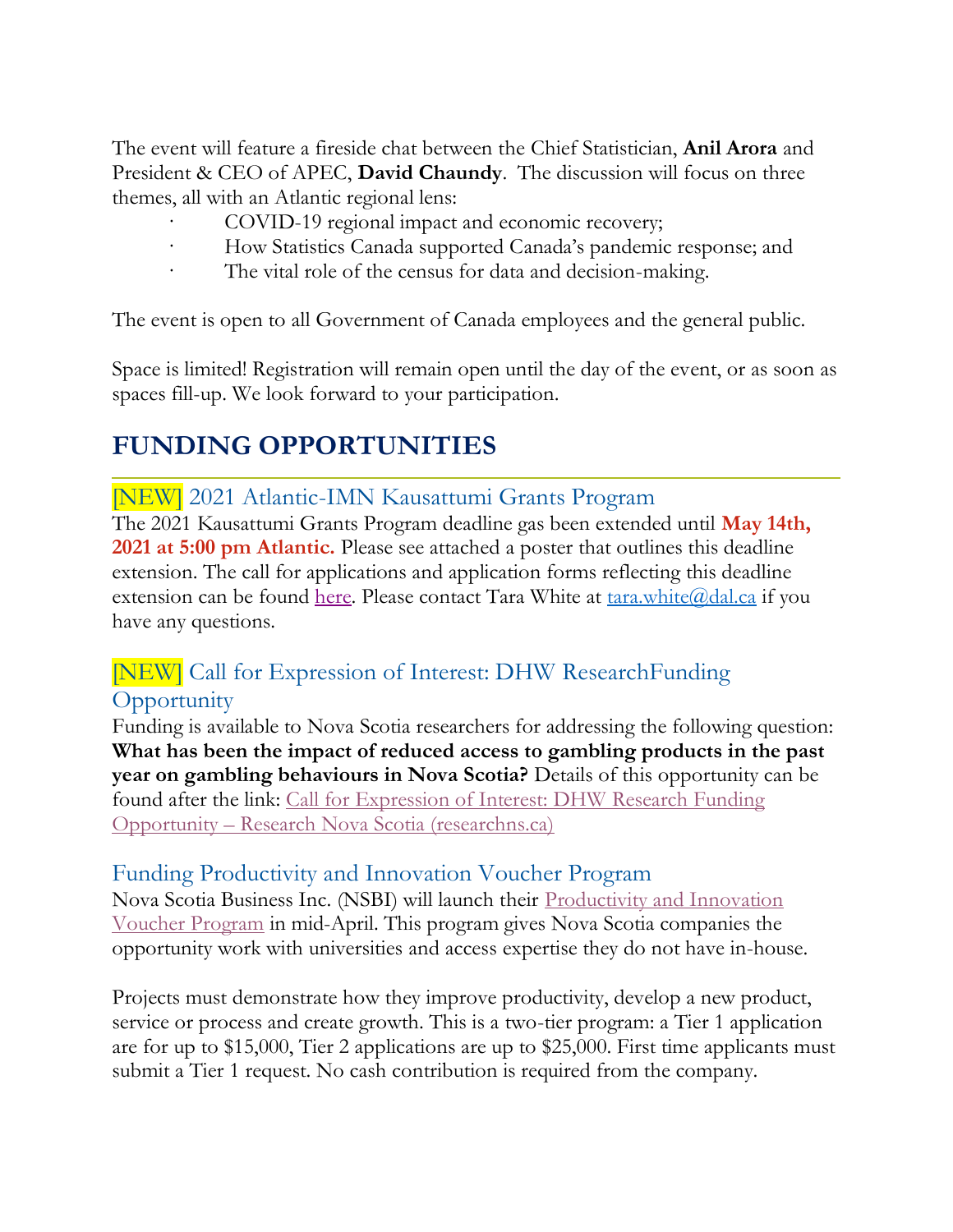The companies must be registered in NS with the majority of their workforces in the province. If you have a company that you are interested in working with and feel the Productivity and Innovation Voucher Program could be a good fit, please contact **Danielle Goodfellow**, Industry Liaison Officer, at [danielle.goodfellow@smu.ca](mailto:danielle.goodfellow@smu.ca) to discuss the proposed project.

## [FINAL REMINDER] 2021 President's Special Conference Fund

Please find attached the call for applications and application form for the **2021 President's Special Conference Fund**.

Applications are invited for funding up to \$5000.00 to assist faculty members and departments in hosting a conference on campus and/or virtually. The goal of the President's Conference Fund is to support initiatives that advance the goals of MSVU's Strategic Plan: *Strength Through Community (2021-2028)*. Evidence of active and meaningful student involvement in the conference is required. Priority will be given to:

- conferences that help raise the profile of the University in the external community.
- conferences held on campus or designated as being hosted by MSVU for virtual conferences.
- first-time applicants.

The conference must take place within 2 years of the awarding of the funding. Applications should be submitted to the Committee on Research and Publications at <u>[research@msvu.ca](mailto:research@msvu.ca)</u> no later than **15 May 2021**.

## **ANNOUNCEMENTS**

## [NEW] CIHR Delegates Update from Dr. Derek Fisher

As the University Delegate to CIHR for MSVU, I am pleased to bring you updates from the monthly delegate meetings. Below is a summary of some of the major CIHR news from the April meeting.

- The Tri-Agency EDI Action Plan was released in April and can be viewed at: [Tri-Agency Equity, Diversity and Inclusion Action Plan](https://www.nserc-crsng.gc.ca/NSERC-CRSNG/EDI-EDI/Action-Plan_Plan-dAction_eng.asp)
- CIHR launched a new video series called "Ask a Scientist". In the first video, Dr. Michael Strong, President of CIHR, answers a question that has been in the media in recent months and has persisted online in some social media circles: Was the COVID-19 vaccine research rushed? This 7-minute video is [now](https://www.youtube.com/watch?v=yMphGEEX_F4)  [available online.](https://www.youtube.com/watch?v=yMphGEEX_F4)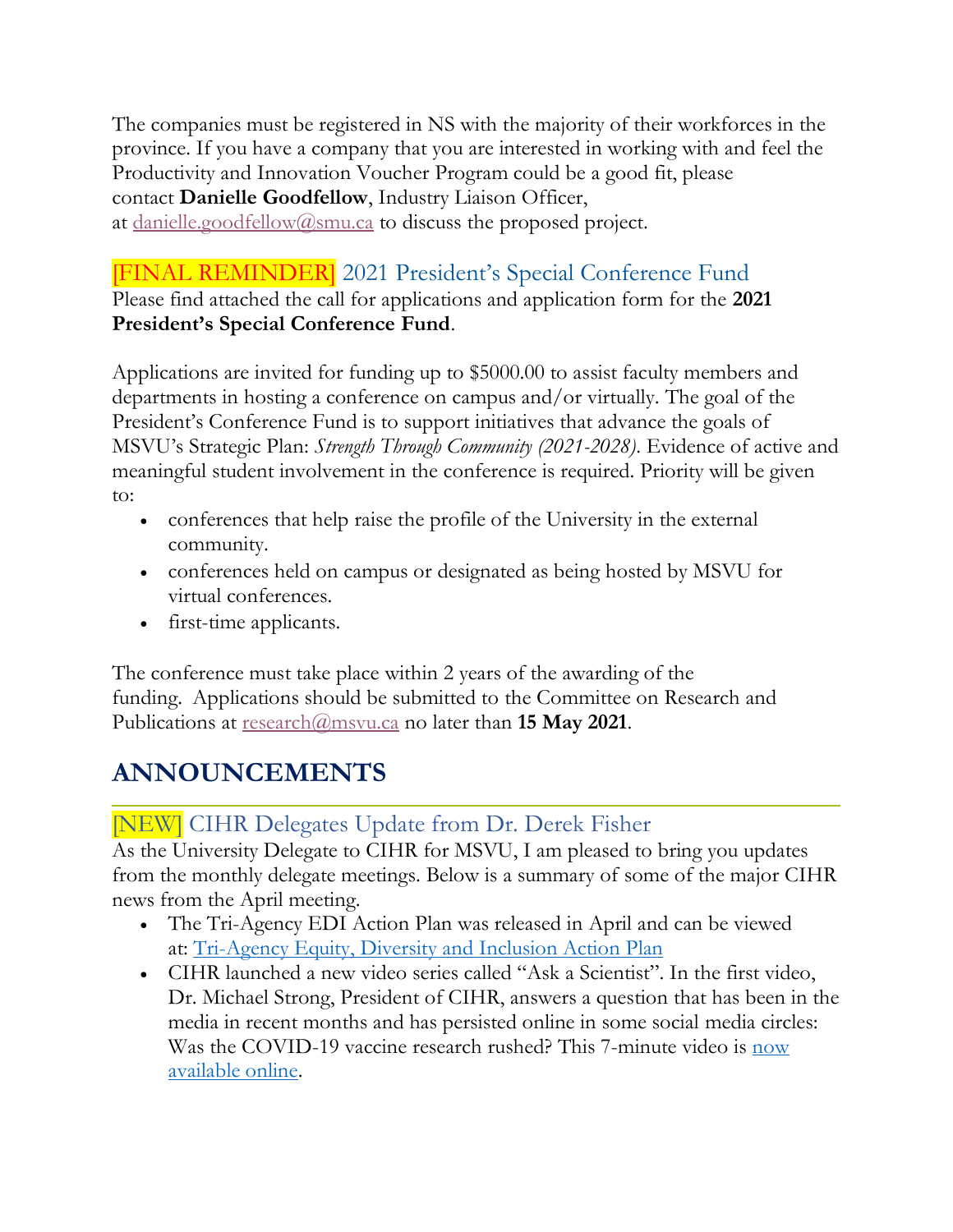• CIHR, as well as NSERC & SSHRC, continue work to develop the Tri-Council Grants Management Solution (TGMS). This new platform will eventually replace the individual grant platforms used by the individual funding institutions. Part of this process is consideration of a Bio-profile to replace the Common CV. Keep your eyes peeled for opportunities to engage in this process.

If you would like to discuss these more, or to provide feedback you would like me to bring to CIHR, please feel free to reach out or attend one of the monthly drop-in sessions I will be holding.

### [NEW] New Research Resources Video

Check out the new video on Research Procurement presented by Melanie McIsaac, Manager, Procurement Services, on the ResearchResources SharePoint page. View the video [here.](https://msvuhfx.sharepoint.com/:v:/r/sites/myMount/MSVUResearchResources/Documents/Financial%20Resources/Procurement%20(Resource%20Video).mp4?csf=1&web=1&e=q3tOTC)

## [NEW] Was the COVID-19 vaccine rushed?

Dr. Michael J. Strong, President of CIHR, answers this question in the first video of CIHR's new Ask a Scientist series. Check out the video [here.](https://www.youtube.com/watch?v=yMphGEEX_F4&feature=youtu.be)

### [NEW] CANARIE Website Launch!

[Click here](https://www.canarie.ca/) to explore the new website.

#### Portage Launches DMP Assistant 2.0!

The Canadian Association of Research Libraries (CARL) Portage Network is pleased to announce the launch of **DMP** Assistant 2.0. Hosted by the University of Alberta Library, the DMP Assistant is a national, open, bilingual data management planning (DMP) tool to help researchers better manage their data throughout the lifespan of a project. The tool develops a DMP by prompting researchers to answer a number of key data management questions, supported by best-practice guidance and examples.

Version 2.0 has several new features and benefits, including:

- The ability to 'clone' DMPs for use in similar projects
- The ability for institutions to create more flexible DMP templates both in terms of institutional customization as well as enhanced template development functions such as cloning, use of phases, and themes, and working from a range of new discipline- and methodology-specific templates
- New usage statistics dashboards for institutional administrators

Version 2.0 also features enhanced bilingualism, supported by recent upgrades to the original [DMP Roadmap](https://github.com/DMPRoadmap) codebase in collaboration with the [Digital Curation Centre](https://www.dcc.ac.uk/)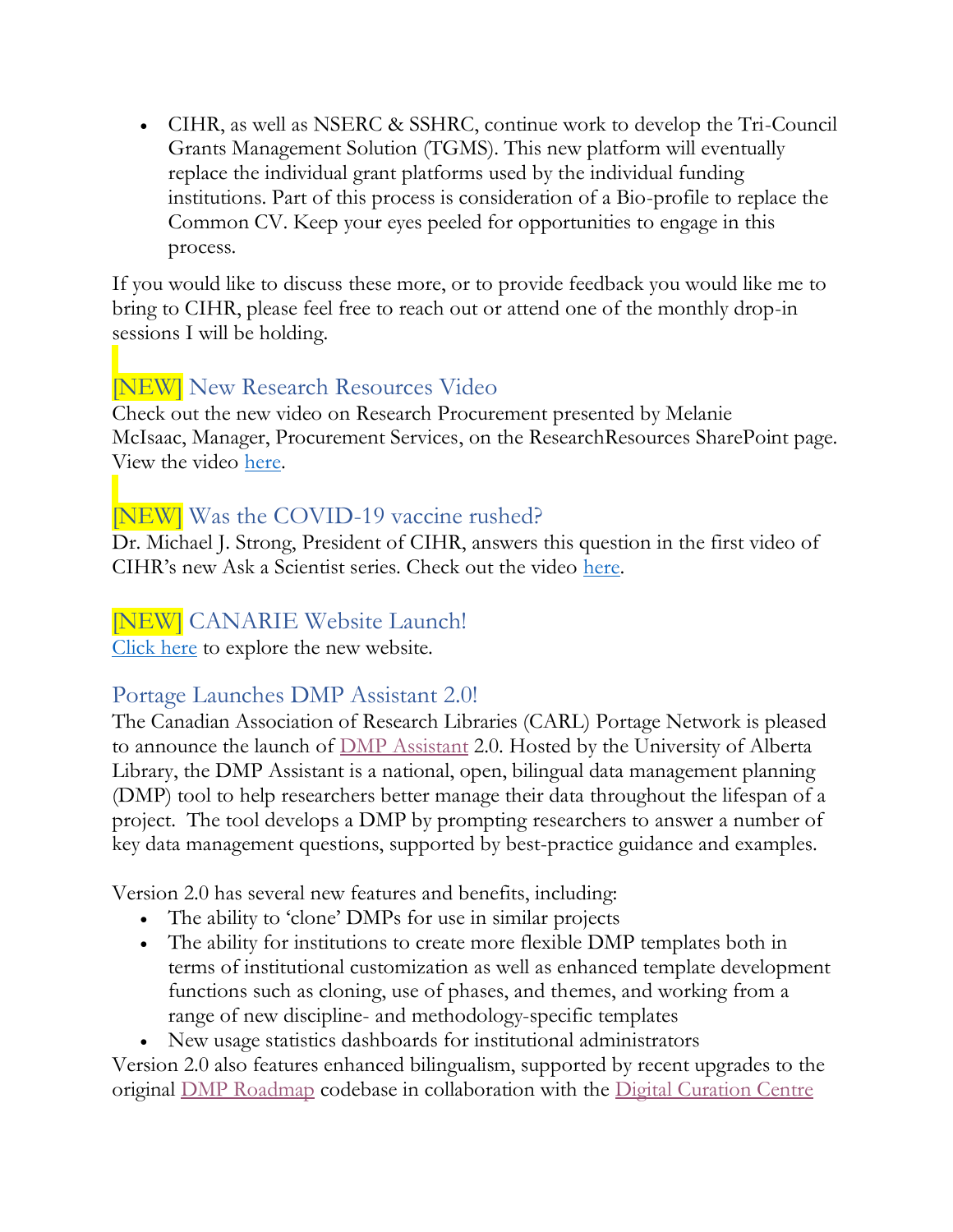[\(DCC\).](https://www.dcc.ac.uk/) These upgrades will improve internationalization and multilingual support not only for the DMP Assistant, but for other instances of the DMP Roadmap codebase globally. Portage and the University of Alberta Library DMP Assistant team also employed professional translation services, with subsequent expert validation, to help ensure an enhanced and truly bilingual service.

#### FREYA – The power of PIDs

Check out [this video](https://www.youtube.com/watch?v=9G4EMJCwCw4) on the power of PIDs. This video was made for the FREYA project. Visit [https://www.project-freya.eu/en](https://www.youtube.com/redirect?event=video_description&redir_token=QUFFLUhqa2NTOTNyNUExTFN6b0R4TGZ6UjcxQ1hQeWN3d3xBQ3Jtc0ttR1VhODZtWXFyQ1JzZm9PWFVsTE14elY5VGRzS2lhcGFuN1B4QmN6UlhoTk5YVXFnWlRDMTEtNERFS2o0dUlQWHZMQ2lLV3p4Si15QUNINGVwQXl3dE1HT1N5MWU3eXNUcmZiOVJCaHN4R0lWc1k4UQ&q=https%3A%2F%2Fwww.project-freya.eu%2Fen) for more information.

## **[REMINDER]** UN Sustainable Development Goals

MSVU is interested in framing research around the UN Sustainable Development Goals [\(https://sdgs.un.org/goals\)](https://sdgs.un.org/goals). There are several advantages to doing so: it provides a narrative framework to communicate the "big picture" for some of MSVU's research; it makes it easier for community partners to find faculty members working on the same problem; it is likely going to become an important piece when applying for Tri-Council grants.

We are encouraging faculty to indicate whether they are willing to be listed as working towards one (or more) of the goals and, if so, including the appropriate SDG logo(s) on their faculty webpage and listing them in a public database of researchers organized by the goals on the MSVU Research Office website. We are also happy to work with faculty to determine which goal(s) best fits their research. Please contact <u>[Jessica.Long1@msvu.ca](mailto:Jessica.Long1@msvu.ca)</u> if you are interested.

Please find more information on the SDGs on the MSVU website [here.](https://www.msvu.ca/research-at-the-mount/about-us/un-sustainable-development-goals/) The UN SDG logos can be found [here.](https://www.un.org/sustainabledevelopment/news/communications-material/)

## **MSVU RESEARCH ACHIEVEMENTS**

### [NEW] MSVU Research Minutes (Winter 2021)

Thank you to MSVU faculty members who contributed to the MSVU Research Minutes video series this term! Catch up on videos you may have missed: [https://bit.ly/2VosLcO.](https://t.co/6FCDxLW2pM?amp=1) If you would like to contribute to the series, please contact Jessica Long at [Jessica.long1@msvu.ca.](mailto:Jessica.long1@msvu.ca)

[NEW] Dr. Marnina Gonick award The Muriel Gold Visiting Professorship at McGill University